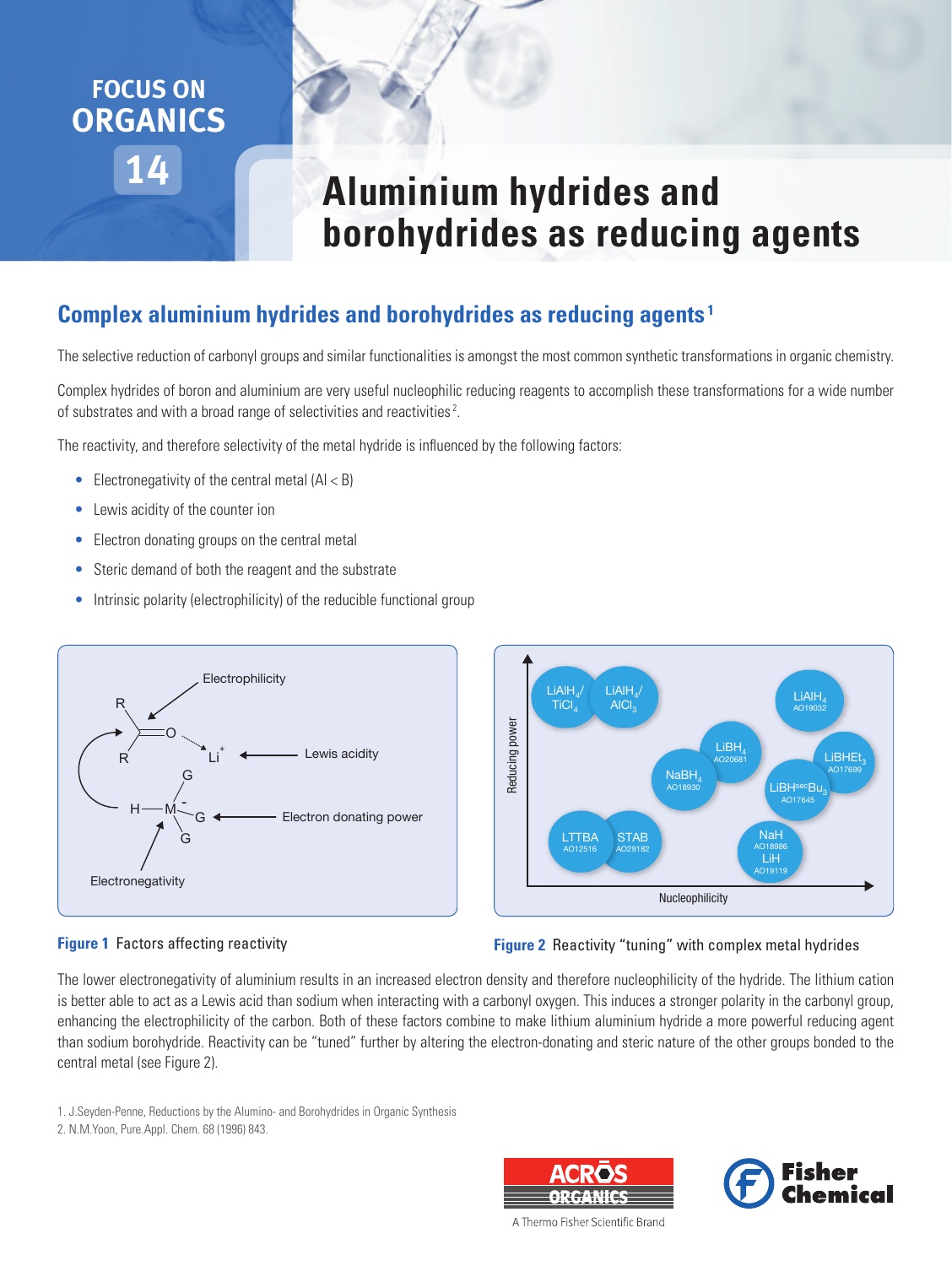The general reaction mechanism may be viewed as a nucleophilic attack of a hydride ion at a suitable functional group, as sketched in the following scheme:



| <b>Product Code</b>                       | <b>Aluminium and Boron hydride compounds</b> |                                                                          |                              |            |  |
|-------------------------------------------|----------------------------------------------|--------------------------------------------------------------------------|------------------------------|------------|--|
| AC376370050                               | Acros Organics                               | Benzyltriphenylphosphonium borohydride, 95%                              | 5GR                          | 18117-29-8 |  |
| AC190320100<br>AC190320250<br>AC190321000 | Acros Organics                               | Lithium aluminium hydride, 95%, powder                                   | <b>10GR</b><br>25GR<br>100GR | 16853-85-3 |  |
| AC190325000                               |                                              |                                                                          | 500GR                        |            |  |
| AC304530250<br>AC304531000                | Acros Organics                               | Lithium aluminium hydride, 95%, tablets (ca. 0.6 g)                      | 25GR<br>100GR                | 16853-85-3 |  |
| AC332100100<br>AC332101000                | Acros Organics                               | Lithium aluminium hydride, 95%, in resealable tin cans                   | <b>10GR</b><br>100GR         | 16853-85-3 |  |
| AC199511000<br>AC199518000                | Acros Organics                               | Lithium aluminium hydride, 4.0M solution in diethyl ether, AcroSeal®     | 100ML<br>800ML               | 16853-85-3 |  |
| AC377321000<br>AC377328000                | <b>Acros Organics</b>                        | Lithium aluminium hydride, 2.4M solution in THF, AcroSeal®               | 100ML<br>800ML               | 16853-85-3 |  |
| AC199491000<br>AC199498000                | Acros Organics                               | Lithium aluminium hydride, 1M solution in THF, AcroSeal®                 | 100ML<br>800ML               | 16853-85-3 |  |
| AC385571000<br>AC385578000                | Acros Organics                               | Lithium aluminium hydride, 15% (3.5M) solution in toluene/THF, AcroSeal® | 100ML<br>800ML               | 16853-85-3 |  |
| AC206810050<br>AC206810100<br>AC206810500 | Acros Organics                               | Lithium borohydride, 95%                                                 | 5GR<br><b>10GR</b><br>50GR   | 16949-15-8 |  |
| AC428881000<br>AC428888000                | <b>Acros Organics</b>                        | Lithium borohydride, 4M (10 wt.%) solution in THF, AcroSeal®             | 100ML<br>800ML               | 16949-15-8 |  |
| AC125160250<br>AC125161000                | Acros Organics                               | Lithium tri-tert-butoxyaluminohydride, 93-98%                            | 25GR<br>100GR                | 17476-04-9 |  |
| AC377581000<br>AC377588000                | <b>Acros Organics</b>                        | Lithium tri-tert-butoxyaluminohydride, 1.1M solution in THF, AcroSeal®   | 100ML<br>800ML               | 17476-04-9 |  |
| AC176451000<br>AC176458000                | Acros Organics                               | Lithium tri-sec-butylborohydride, 1M solution in THF, AcroSeal®          | 100ML<br>800ML               | 38721-52-7 |  |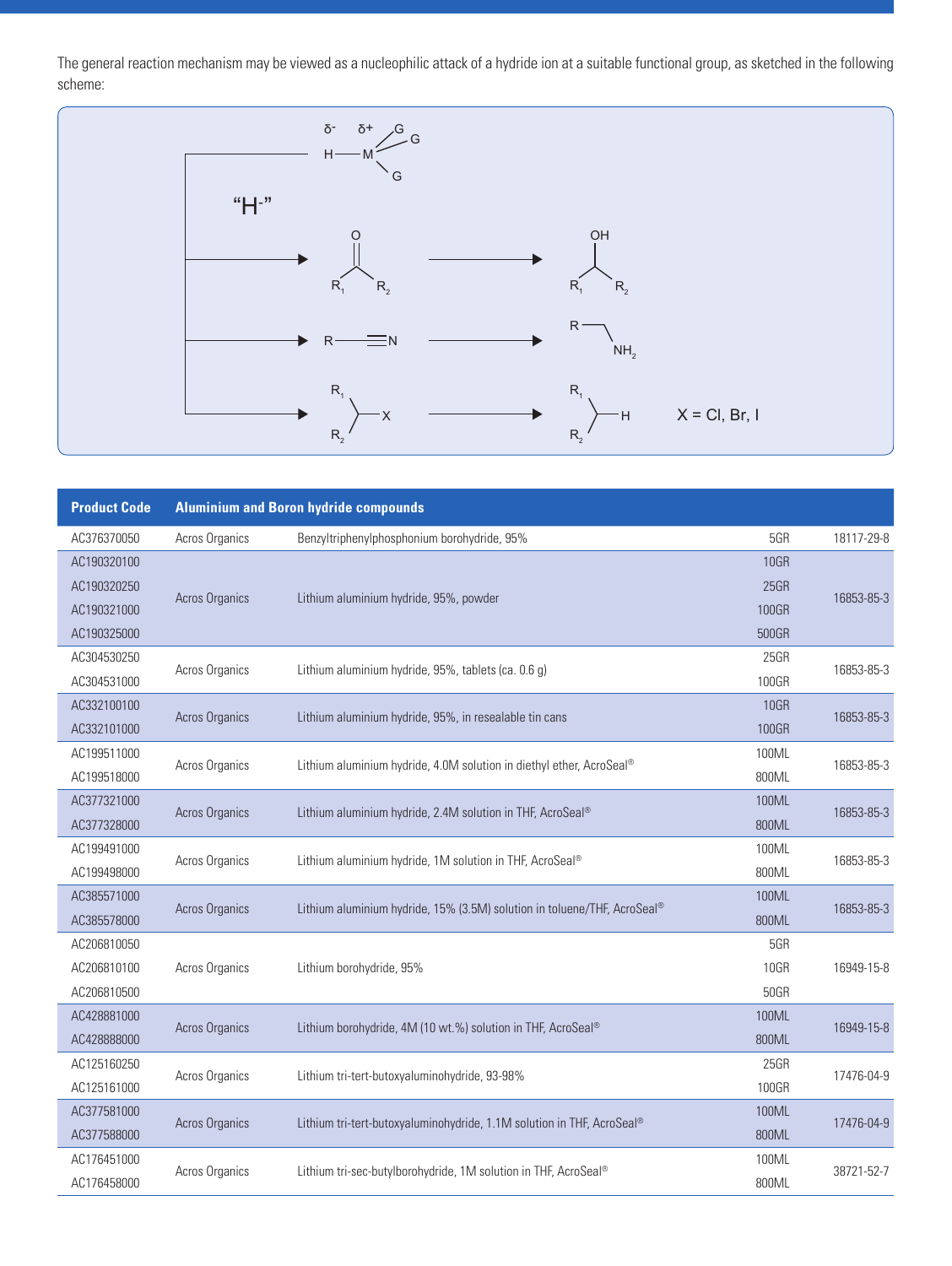| <b>Product Code</b>        | <b>Aluminium and Boron hydride compounds</b> |                                                                                 |                |            |  |
|----------------------------|----------------------------------------------|---------------------------------------------------------------------------------|----------------|------------|--|
| AC450691000                |                                              |                                                                                 | 100ML          |            |  |
| AC450698000                | Acros Organics                               | Lithium triethylborohydride, 1.7M solution in THF, AcroSeal®                    | 800ML          | 22560-16-3 |  |
| AC196550025                |                                              |                                                                                 | 2.5KG          |            |  |
| AC196550050                | Acros Organics                               | Potassium borohydride, 98+%                                                     | 5GR            | 13762-51-1 |  |
| AC196551000                |                                              |                                                                                 | 100GR          |            |  |
| AC196555000                |                                              |                                                                                 | 500GR          |            |  |
| AC205471000                | Acros Organics                               | Potassium tri-sec-butylborohydride, 1M solution in tetrahydrofuran, AcroSeal®   | 100ML          | 54575-49-4 |  |
| AC296020050                | Acros Organics                               | Potassium tris(3,5-dimethyl-1-pyrazolyl)borohydride, 99%                        | 5GR            | 17567-17-8 |  |
| AC296010050                | Acros Organics                               | Potassium tris(1-pyrazolyl)borohydride, 93%                                     | 5GR            | 18583-60-3 |  |
| AC380110250                | Acros Organics                               | Sodium aluminium hydride, 93%                                                   | 25GR           | 13770-96-2 |  |
| AC380111000                |                                              |                                                                                 | 100GR          |            |  |
| AC187900500                | Acros Organics                               | Sodium bis(2-methoxyethoxy)aluminium hydride, 70 wt% sol. in toluene (ca. 3.5M) | <b>50GR</b>    | 22722-98-1 |  |
| AC187902500                |                                              |                                                                                 | 250GR          |            |  |
| AC430911000                | Acros Organics                               | Sodium bis(2-methoxyethoxy)aluminium hydride, 70 wt.% solution in toluene (ca.  | 100ML          | 22722-98-1 |  |
| AC430918000                |                                              | 3.5M), AcroSeal®                                                                | 800ML          |            |  |
| AC189300025                |                                              |                                                                                 | 2.5KG          |            |  |
| AC189300050                |                                              |                                                                                 | 5GR            |            |  |
| AC189300100                | <b>Acros Organics</b>                        | Sodium borohydride, 98+%, powder                                                | <b>10GR</b>    | 16940-66-2 |  |
| AC189301000                |                                              |                                                                                 | 100GR          |            |  |
| AC189305000                |                                              |                                                                                 | 500GR          |            |  |
| AC200050250                |                                              |                                                                                 | 25GR           |            |  |
| AC200051000                | Acros Organics                               | Sodium borohydride, 99%, powder                                                 | 100GR          | 16940-66-2 |  |
| AC200055000                |                                              |                                                                                 | 500GR          |            |  |
| AC201481000                | Acros Organics                               | Sodium borohydride, 98%, pellets (1 cm)                                         | 100GR          | 16940-66-2 |  |
| AC201485000                |                                              |                                                                                 | 500GR          |            |  |
| AC419471000                | Acros Organics                               | Sodium borohydride, 98%, granules, ca 3 mm                                      | 100GR          | 16940-66-2 |  |
| AC419475000                |                                              |                                                                                 | 500GR          |            |  |
| AC448480025                |                                              |                                                                                 | 2.5KG          |            |  |
| AC448481000                | <b>Acros Organics</b>                        | Sodium borohydride, 99%, (VenPure™ SF powder), powder                           | 100GR          | 16940-66-2 |  |
| AC448485000                |                                              |                                                                                 | 500GR          |            |  |
| AC448491000                | Acros Organics                               | Sodium borohydride, 99%, (VenPure™ AF caplets), caplets                         | 100GR          | 16940-66-2 |  |
| AC448495000                |                                              |                                                                                 | 500GR          |            |  |
| AC448501000<br>AC448505000 | Acros Organics                               | Sodium borohydride, 99%, (VenPure™ SF granules), granules                       | 100GR<br>500GR | 16940-66-2 |  |
| AC448521000                | Acros Organics                               | Sodium borohydride, 20% aq. NaOH solution                                       | 100ML          | 16940-66-2 |  |
| AC389930010                |                                              |                                                                                 | 1LT            |            |  |
| AC389930025                |                                              |                                                                                 | 2.5LT          |            |  |
| AC389931000                | Acros Organics                               | Sodium borohydride, 12% solution in 40% ag. sodium hydroxide solution           | 100ML          | 16940-66-2 |  |
| AC389932500                |                                              |                                                                                 | 250ML          |            |  |
| AC429131000                | Acros Organics                               | Sodium borohydride, 12% solution in 40% aq. NaOH solution, AcroSeal®            | 100ML          | 16940-66-2 |  |
| AC448511000                |                                              |                                                                                 | 100ML          |            |  |
|                            | Acros Organics                               | Sodium borohydride, (VenPure™ solution), 12% aq. solution                       |                | 16940-66-2 |  |
| AC448515000<br>AC191131000 | Acros Organics                               | Sodium borohydride, 0.5M solution in diglyme, AcroSeal®                         | 500ML<br>100ML | 16940-66-2 |  |
| AC168550100                |                                              |                                                                                 | <b>10GR</b>    |            |  |
| AC168550500                | <b>Acros Organics</b>                        | Sodium cyanoborohydride, 95%                                                    | <b>50GR</b>    | 25895-60-7 |  |
|                            |                                              |                                                                                 |                |            |  |
| AC168552500                |                                              |                                                                                 | 250GR          |            |  |